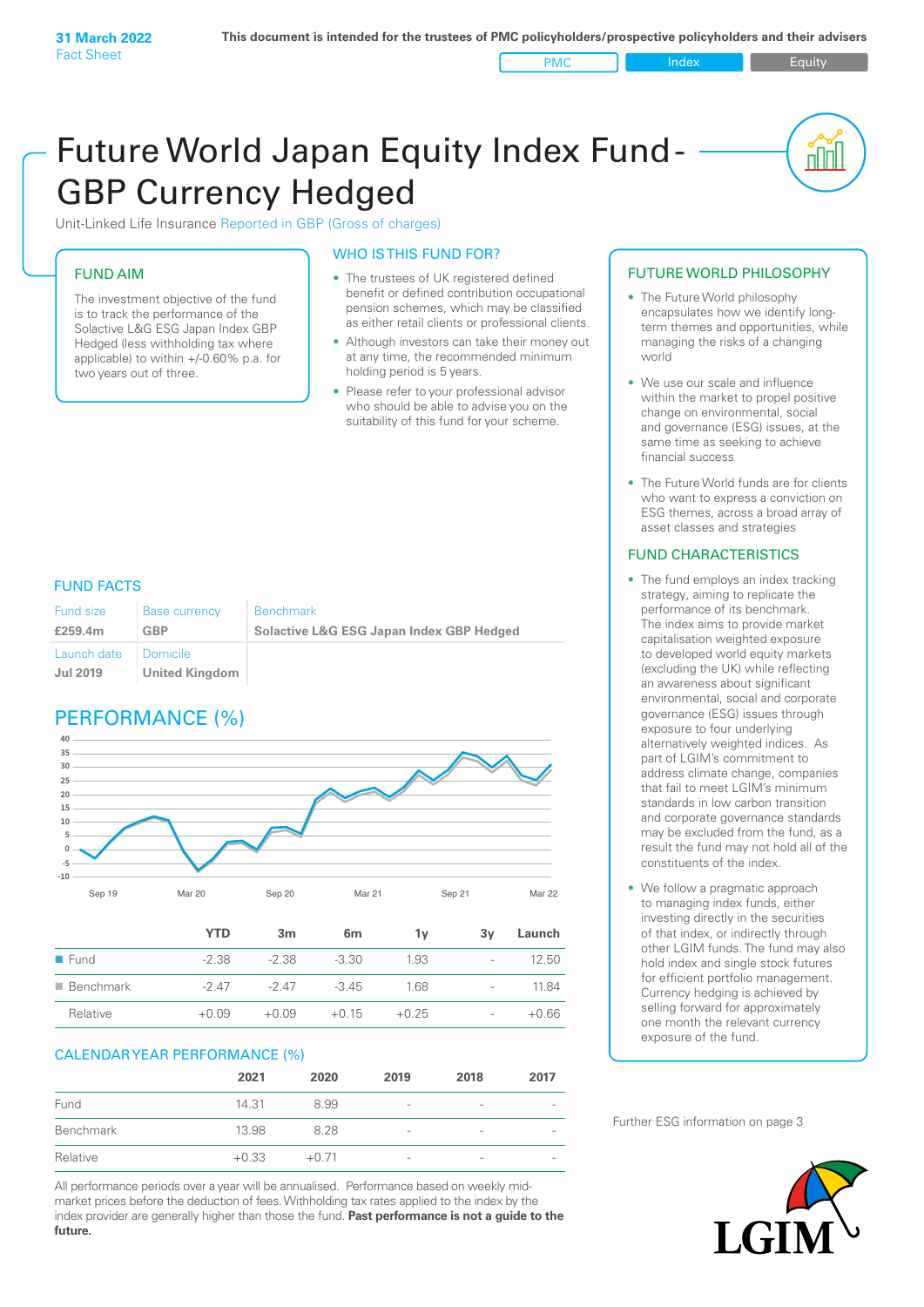### Future World Japan Equity Index Fund - GBP Currency Hedged

Unit-Linked Life Insurance Reported in GBP (Gross of charges)

### PORTFOLIO BREAKDOWN

All data source LGIM unless otherwise stated. Totals may not sum due to rounding. In order to minimise transaction costs, the Fund will not always own all the assets that constitute the index and on occasion it will own assets that are not in the index. The number of fund holdings can differ from the index due to corporate events and proxy holdings.



### SECTOR (%)

| Consumer Cyclical           | 26.0 |
|-----------------------------|------|
| Consumer Non-cyclical       | 20.3 |
| $\blacksquare$ Industrials  | 174  |
| ■ Communications & Tech     | 166  |
| <b>Banks (Equity)</b>       | 6.0  |
| $\blacksquare$ Property     | 3.9  |
| Commodities                 | 3.9  |
| Insurance (Equity)          | 3.3  |
| Financial Services (Equity) | 2.1  |
| $\Box$ Other                | ი 6  |
|                             |      |

#### COUNTRY (%)

Japan 100.0

MARKET CAPITALISATION (%) TOP 10 HOLDINGS (%)

| $\blacksquare$ Large | 79.2 |
|----------------------|------|
| $\blacksquare$ Mid   | 17.4 |
| $\blacksquare$ Small | 3.5  |

■ Top 10 holdings 29.2% Rest of portfolio 70.8% No. of holdings in fund 320 No. of holdings in index 335

| <b>Toyota Motor</b>            | 6.2 |
|--------------------------------|-----|
| Sony Group                     | 5.5 |
| Recruit Holdings Co            | 3 O |
| <b>Tokyo Electron</b>          | 3 O |
| Softbank Group                 | 21  |
| Nippon Telegraph & Telephone   | 21  |
| Takeda Pharmaceutical Co       | 20  |
| Mitsubishi Ufj Financial Group | 20  |
| Nintendo Co                    | 17  |
| Nidec                          | 17  |
|                                |     |



25-Years

The Index Fund Management team comprises 25 fund managers, supported by two analysts. Management oversight is provided by the Global Head of Index Funds. The team has average industry experience of 15 years, of which seven years has been at LGIM, and is focused on achieving the equally important objectives of close tracking and maximising returns.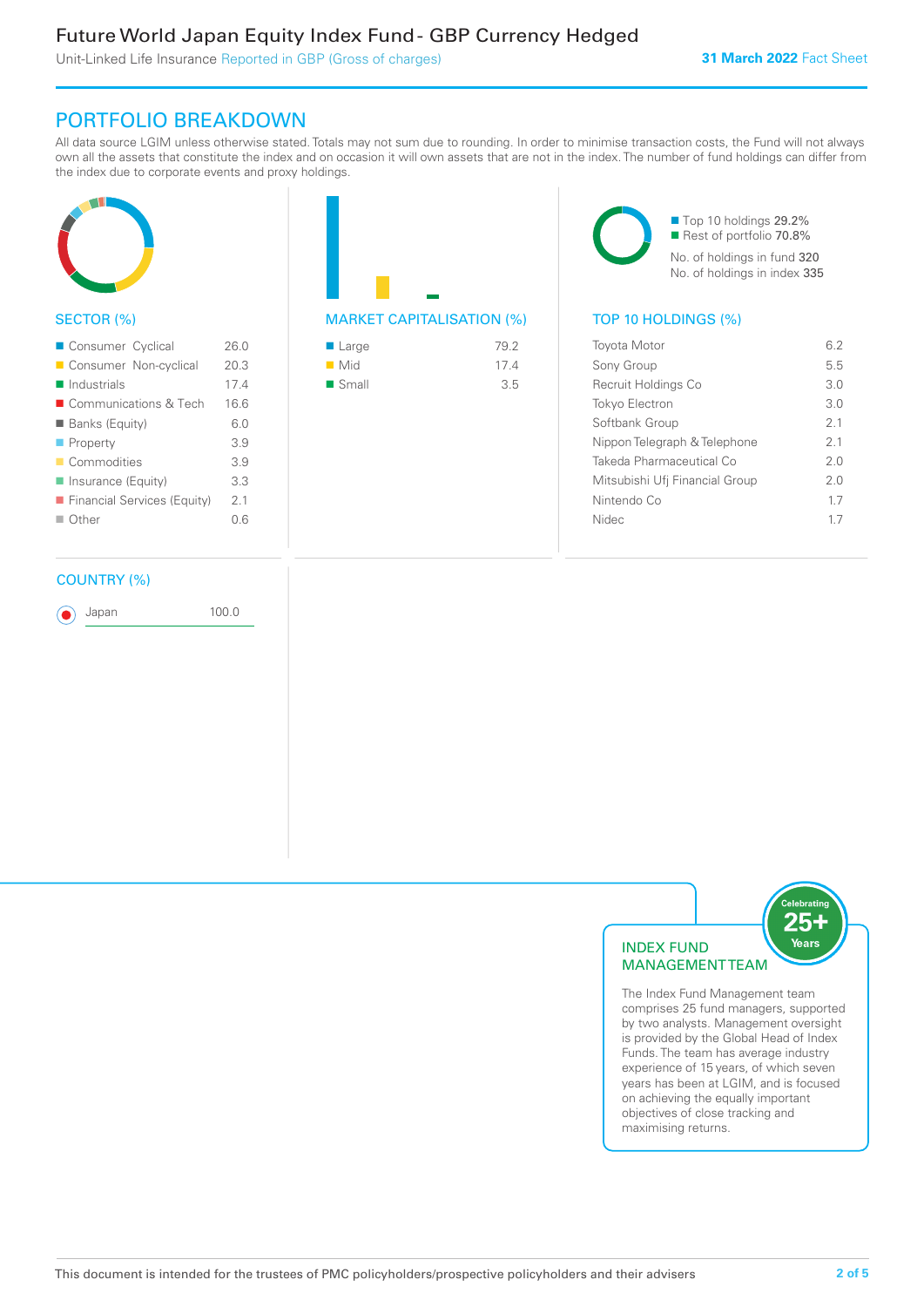Unit-Linked Life Insurance Reported in GBP (Gross of charges)

**43**

ESG score of index

### ESG COMMITMENT

**/100 /100**

From diesel emissions to oil spills, there have been many tangible examples in recent years of how failures in the way companies are run can have a harmful impact on the environment, society and investor returns. We believe responsible investing can mitigate the risk of such outcomes and has the potential to improve returns through the integration of environmental, social and governance (ESG) considerations, active ownership and longterm thematic analysis.

#### ESG SCORE

We score companies based on environmental, social and governance factors. We use these scores to design ESG-aware tilted indices which invest more in those companies with higher scores and less in those which score lower, while retaining the investment profile of a mainstream index. The ESG Score is aligned to our engagement and voting activities. As a result, this portfolio has an aggregate ESG Score of **50** versus a mainstream index of **43.**

In the fund, we invested more in **115 companies with higher scores** and less in **228 companies with lower scores.**

#### ENVIRONMENTAL PERFORMANCE

Carbon dioxide (CO2) is the most significant contributor to greenhouse gas emissions which are driving climate change. Compared to a fund tracking the unadjusted benchmark, the fund will have a different exposure to current and future sources of carbon dioxide emissions.



**50**

ESG score of fund

**95%** Lower carbon reserves intensity than the unadjusted benchmark

#### CARBON RESERVES INTENSITY

Carbon reserves are fossil fuels (coal, oil and gas) which, if burnt, will become the carbon emissions of the future. To meet global climate change targets, the unabated use of fossil fuels is expected to decline over time.

The figures below are a measure of the size of carbon reserves held by the fund's underlying companies.

**66** Fund **1,343**

Benchmark

Tonnes of CO<sub>2</sub>e<sup>i</sup> per \$1 million **of enterprise value including cash (EVIC)**

The fund has **95%** lower carbon reserves intensityii compared to a fund tracking the unadjusted benchmark.

The difference in carbon reserves intensity means that for every \$1 million invested in the fund, the exposure to carbon reserves through the underlying companies is reduced by an amount equivalent to **1277 tonnes of CO<sub>2</sub>e** compared to having invested in the unadjusted benchmark.



**55%** Lower carbon footprint than the unadjusted benchmark

CARBON FOOTPRINT

Following the global Paris Agreement on climate change, companies in all sectors are expected to reduce their emissions to prepare and adapt for a low-carbon economy.



Tonnes of CO<sub>2</sub>e per \$1 million **of EVIC**

The fund has **55%** lower carbon footprint compared to a fund tracking the unadjusted benchmark. Carbon footprint describes the relationship between the carbon emissions of a company and its EVIC<sup>ii</sup>. The difference in carbon footprint means that the fund has selected companies where, for the same level of EVIC, the associated emissionsi<sup>v</sup> are lower by **42 tonnes of CO<sub>2</sub>e** compared to a fund tracking the unadjusted benchmark<sup>v</sup>.

For further information please go to www.lgim.com/esginfo  $\sigma$ 

**The proxy benchmark for this fund is Solactive L&G Japan Index.**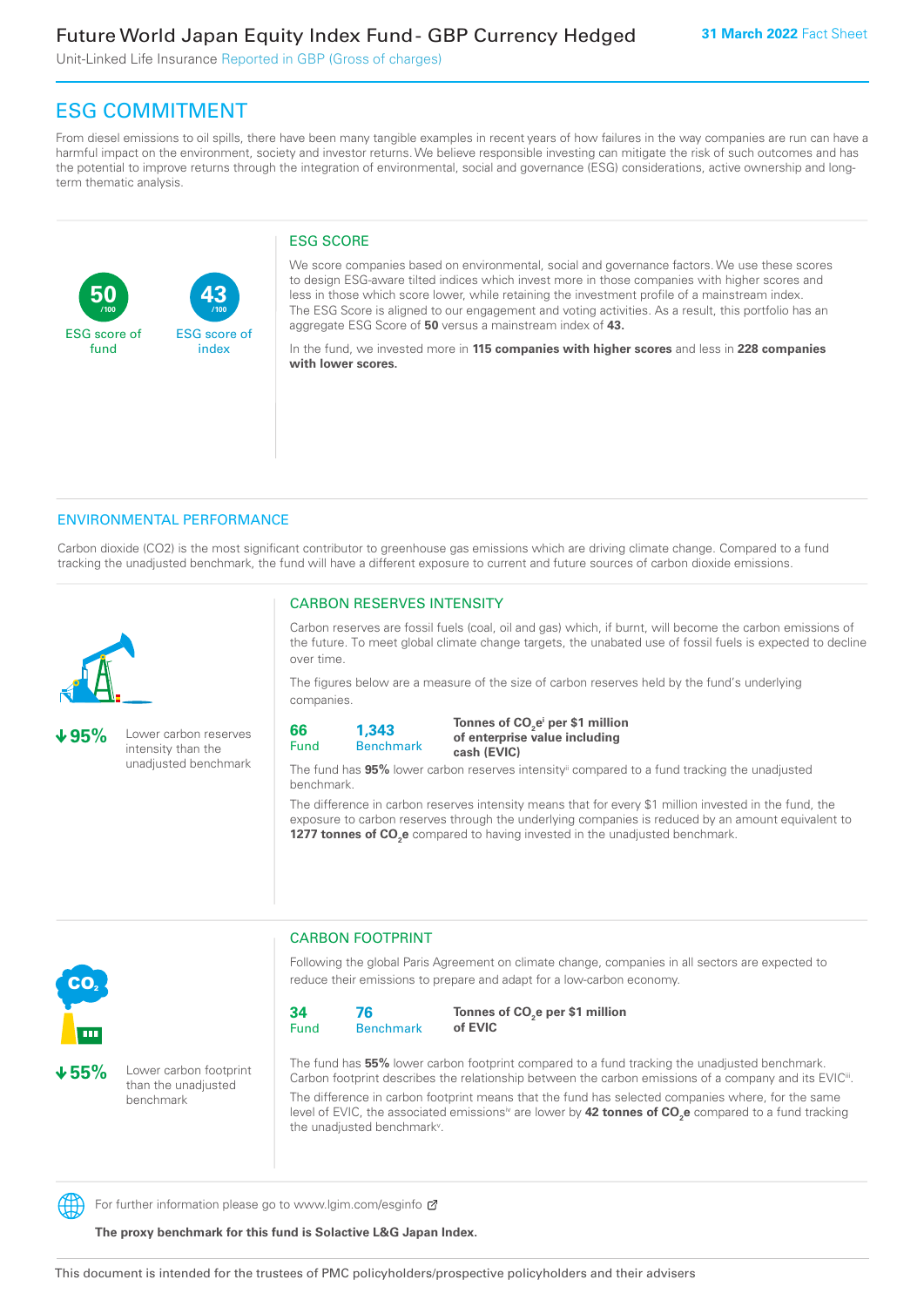### Future World Japan Equity Index Fund - GBP Currency Hedged

Unit-Linked Life Insurance Reported in GBP (Gross of charges)

#### **NOTES**

 $^\mathrm{i}$  Carbon dioxide equivalent (CO<sub>2</sub>e) is a standard unit to compare the emissions of different greenhouse gases.

ii This metric looks at the embedded carbon in the fossil fuel reserves owned by a company, divided by a company's enterprise value (including cash), to adjust for company size. This represents a carbon reserves intensity score for a company.

iii The choice of this metric follows best practice recommendations from the **Task Force on Climate-related Financial Disclosures.**

iv Data on carbon emissions from a company's operations and purchased energy is used.

v This measure is the result of differences in the weights of companies between the index or the fund and the benchmark, and does not depend on the amount invested in the fund. It describes the relative 'carbon efficiency' of different companies in the benchmark (i.e. how much carbon was emitted per unit of sales) or in the fund, not the contribution of an individual investor in financing carbon emissions.

#### **Third Party Disclaimers and Information**

Unless otherwise indicated all data contained in this factsheet is sourced from Legal & General Investment Management Limited. Where this document contains third party data ("Third Party Data"), we cannot guarantee the accuracy, completeness or reliability of such Third Party Data and accept no responsibility or liability whatsoever in respect of such Third Party Data, or in respect of any loss or damage suffered by you, your client or any other party arising in connection with either the provision of Third Party Data or any inaccuracies, errors or omissions, regardless of cause in any Third Party Data.

Where we use third party data within this document, it is never used directly and instead it forms the basis of our own calculations; we do so under licence and with the providers' legal permission.

While all reasonable endeavours are taken to ensure the data provided is accurate, it is important to note that the data providers assume no responsibility for errors or omissions and cannot be held liable for damage arising from our use of their data within our calculations. Information is for recipients' internal use only.

Source: HSBC© HSBC 2021.

Powered by Refinitiv Information.

Powered by Sustainalytics 2021.

Source: ISS.